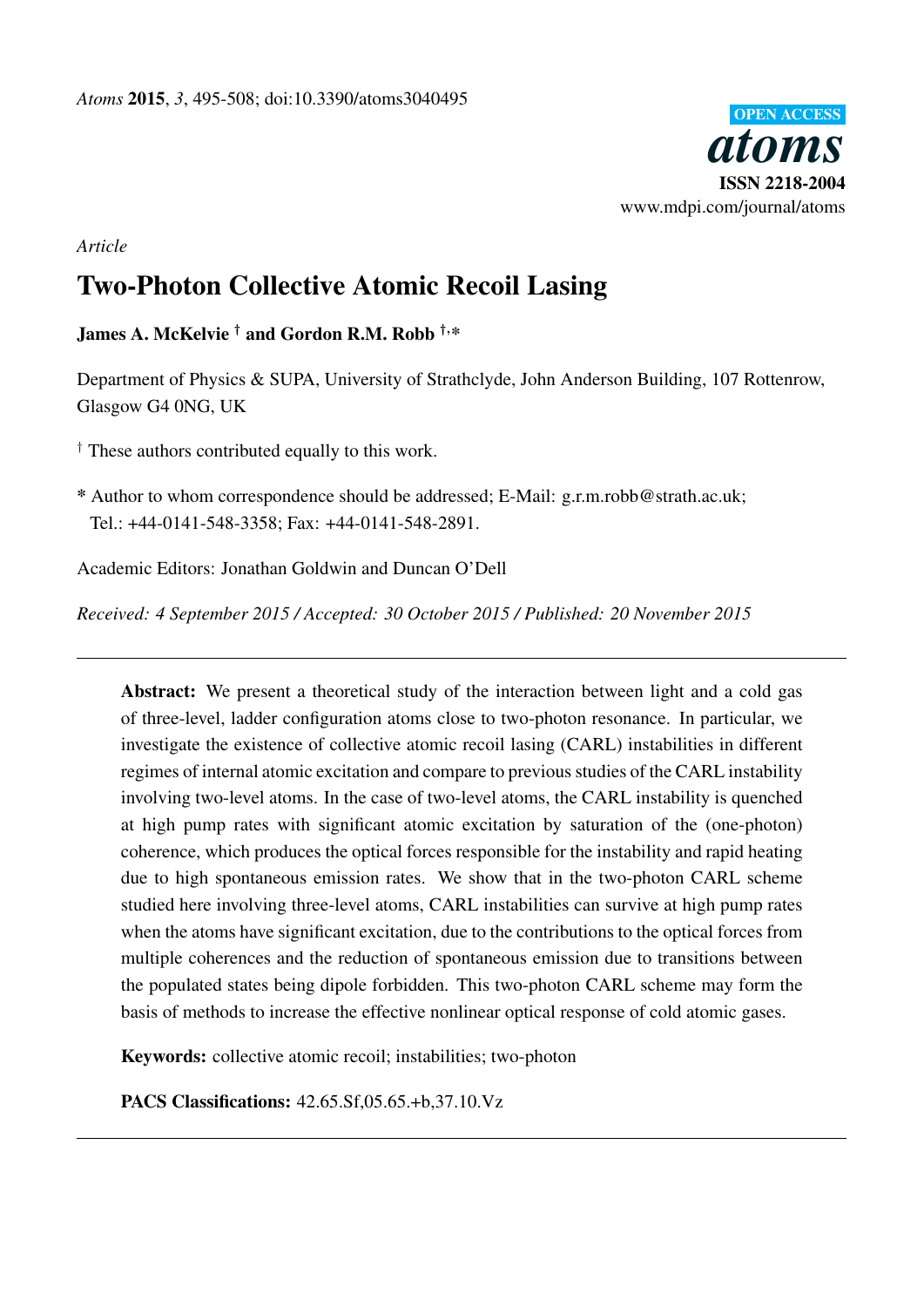### 1. Introduction

The rapid progress over recent years in the ability to cool atomic gases down to temperatures of a fraction of a degree Kelvin has stimulated intense interest in fundamental aspects and applications of the interaction of light with cold and ultracold matter.

In contrast to matter-light interactions involving "hot" atomic gases or vapours, in cold atomic media, the centre-of-mass motion produced by optical forces can have a sufficiently long coherence time such that new regimes of collective behaviour can result. In this paper, we will use the term collective atomic recoil lasing (CARL) as a general label for collective instabilities that involve simultaneous growth of optical fields and atomic density modulations with periods on the scale of the optical wavelength, although it should be noted that the literature on this topic contains a number of other names for related effects, including, e.g., recoil-induced resonance, superradiant Rayleigh scattering (SRS) and optomechanics. Since the initial theoretical studies of CARL [\[1](#page-11-0)[,2\]](#page-11-1), numerous theoretical and experimental studies have been performed on related phenomena involving optical forces and cold atoms, e.g., instabilities involving self-organisation [\[3](#page-11-2)[–23\]](#page-12-0), collective cooling [\[24](#page-12-1)[–26\]](#page-13-0), optomechanical transverse pattern formation [\[27–](#page-13-1)[32\]](#page-13-2) and quantum simulation [\[33–](#page-13-3)[35\]](#page-13-4). Experiments have involved a variety of atomic media, e.g., both thermal  $[8-11]$  $[8-11]$  and degenerate gases [\[3,](#page-11-2)[7](#page-12-4)[,12](#page-12-5)[,17](#page-12-6)[,20](#page-12-7)[,23](#page-12-0)[,33](#page-13-3)[–35\]](#page-13-4), and a diverse range of configurations, including optical cavities consisting of multiple mirrors [\[8](#page-12-2)[,9](#page-12-8)[,11,](#page-12-3)[20,](#page-12-7)[23,](#page-12-0)[33–](#page-13-3)[36\]](#page-13-5), single mirror feedback [\[31\]](#page-13-6) and mirrorless configurations [\[3,](#page-11-2)[7,](#page-12-4)[10,](#page-12-9)[12,](#page-12-5)[18,](#page-12-10)[19\]](#page-12-11).

Recently, there has also been interest in enhancing the nonlinear optical response of atomic gases to realise nonlinear effects at low light levels, ultimately at intensities comparable to that of single photons. It has been proposed and demonstrated that CARL-like induced bunching of atoms could play a role in providing this nonlinearity enhancement  $[18,19]$  $[18,19]$ . It is therefore timely to consider nonlinear optical interactions that combine quantum electronic nonlinearities associated with internal atomic excitation and optomechanical CARL-like behaviour. In most previous theoretical treatments of CARL, the atoms were considered to have two internal energy states, and in most cases, the population of the excited energy state was assumed to be negligible, with the atom responding to the incident optical field as a classical dipole. Increasing the level of atomic excitation in a two-level atomic system is usually undesirable for two reasons: the first is that saturating the atomic transition makes the optically-induced dipole force acting on the atoms disappear  $[2,37]$  $[2,37]$ , and the second is that in two-level atoms, a significant population of the excited state leads to substantial spontaneous emission, the stochastic nature of which heats the atomic gas. For these reasons, we extend the analysis of CARL-type instabilities to a cold gas of atoms whose internal energy structure consists of three levels in a ladder configuration, as shown schematically in Figure [1,](#page-2-0) where the frequency of the light is tuned to be close to two-photon resonance, *i.e.*,  $2\omega \approx \omega_{eq}$ , where  $\omega$  is the frequency of the optical field and  $\hbar \omega_{eq}$  is the energy difference between the upper (excited) and ground state of the atom. While the atom-light coupling is inherently weaker than for two-level atoms, as it involves a two-photon resonance rather than a one-photon resonance, this system is attractive in that there are contributions to the dipole forces on the atoms originating from both one-photon and two-photon coherences, and it allows a population of atomic states between which transitions are dipole forbidden, causing spontaneous emission to be minimised and the light-atom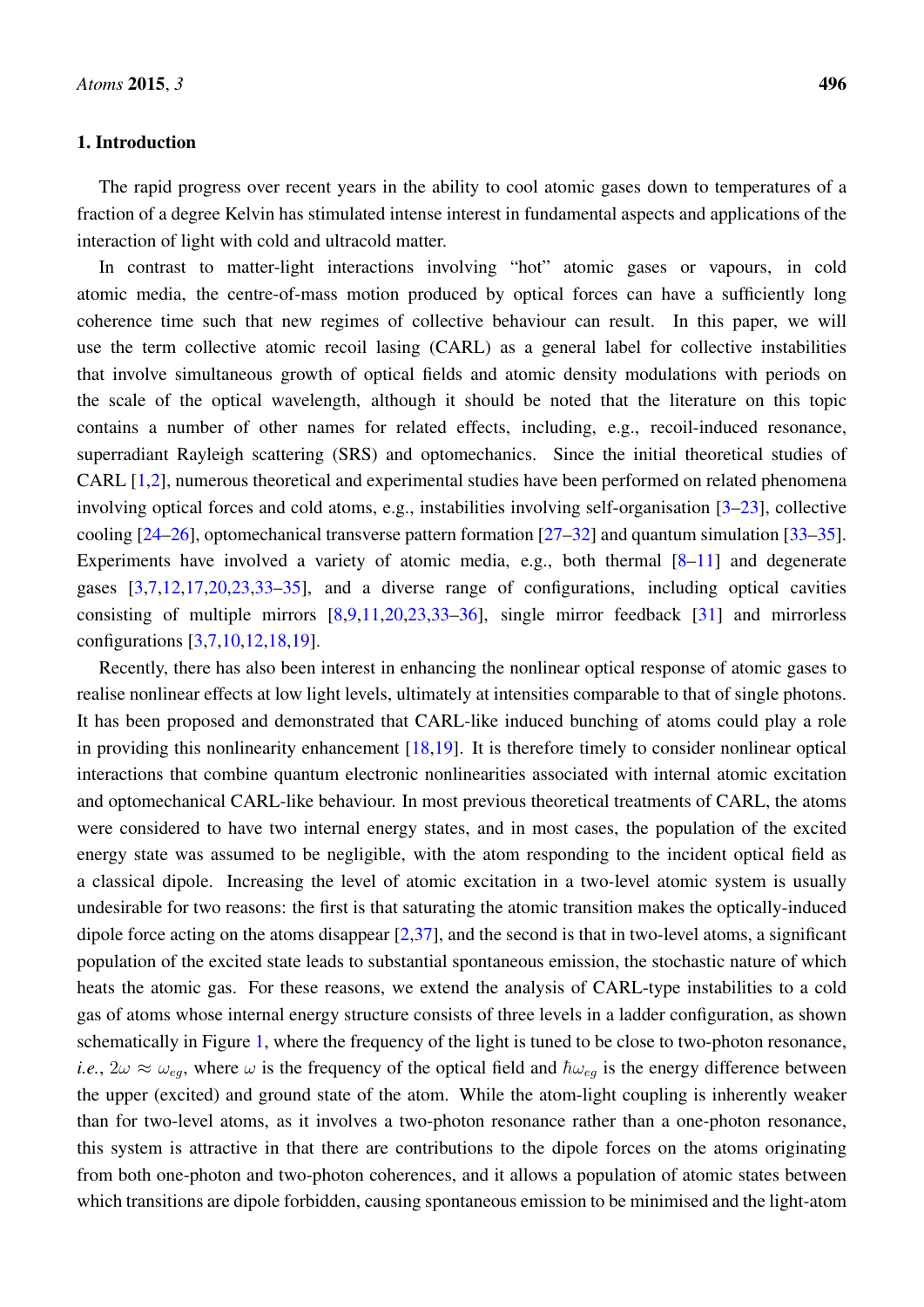<span id="page-2-0"></span>interaction to remain coherent. Extremely narrow linewidth dipole-forbidden transitions in cold gases of Sr and Yb have recently been proposed as the basis for the next generation of optical atomic clocks [\[38](#page-13-8)[,39\]](#page-13-9).



Figure 1. Schematic diagram of the atomic energy level structure in the two-photon model.

## 2. Model

We consider the case where the atomic gas is enclosed within a unidirectional ring cavity, as shown schematically in Figure [2.](#page-2-1) Two optical fields, a strong pump, assumed to be constant, and a weak probe, interact with a cold, collisionless atomic gas. The probe circulates in a high finesse cavity and evolves in time. It is assumed that the atomic cloud is a classical collisionless gas and that the optical fields are classical, frequency degenerate with angular frequency,  $\omega$ , and approximately counter-propagating where they interact with the atoms.

<span id="page-2-1"></span>

Figure 2. Schematic diagram of the collective atomic recoil lasing (CARL) configuration.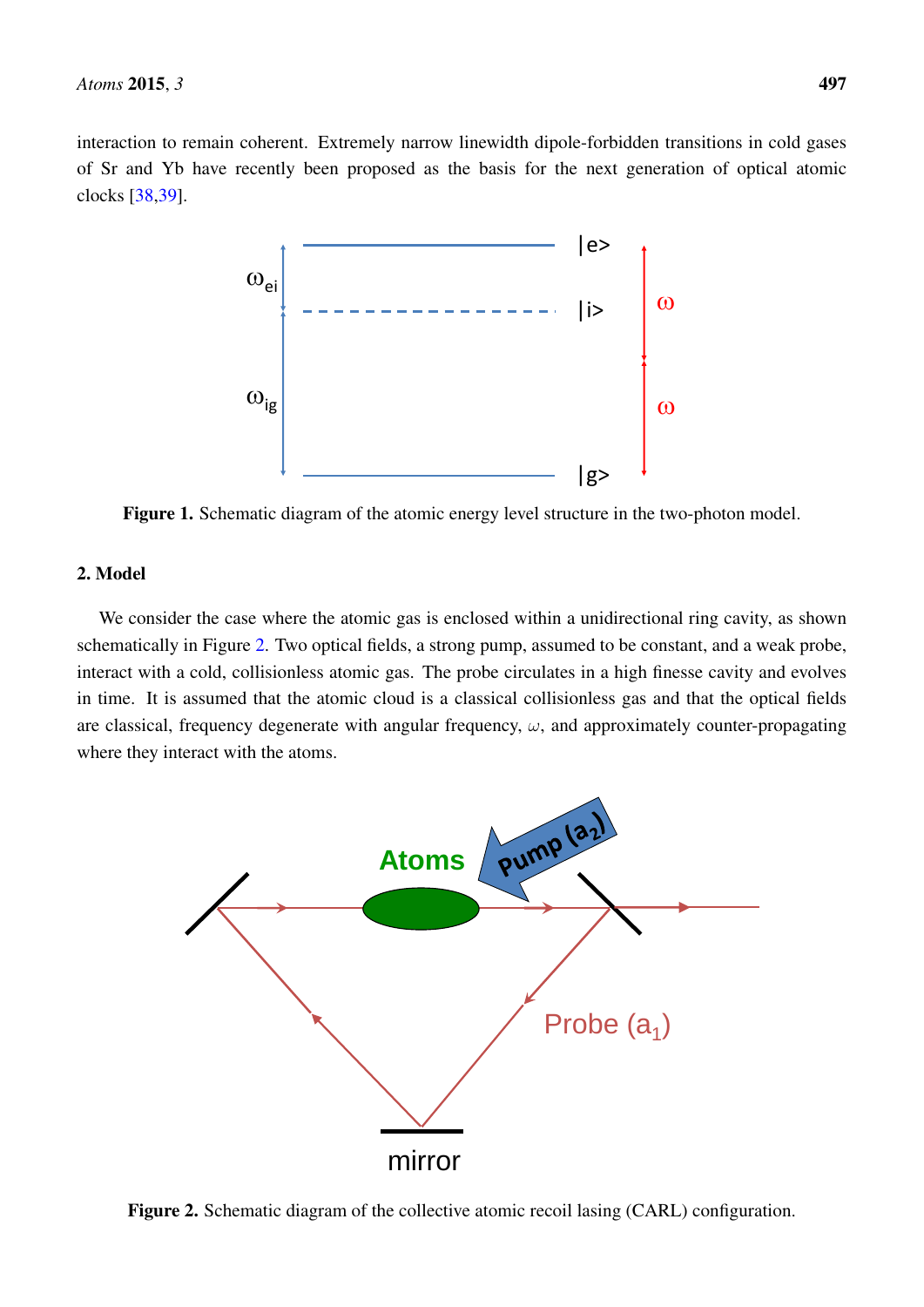The model which describes the evolution of the coupled system of light and atoms consists of three main parts: the internal atomic dynamics of the atoms, the centre-of-mass motion of the atoms and the evolution of the optical field in the cavity. Here we present an outline derivation of our working equations.

#### *2.1. The Three-Level Atom*

We consider the case of two counter-propagating, frequency degenerate fields interacting with a three-level atom consisting of a ground state  $(|q\rangle)$ , an intermediate state  $(|i\rangle)$  and an excited state  $(|e\rangle)$ , as shown in Figure [1.](#page-2-0) It is assumed that transitions between the ground and excited states are dipole forbidden ( $\mu_{eq} = 0$ ), but that transitions between  $|i\rangle \leftrightarrow |g\rangle$  and  $|e\rangle \leftrightarrow |i\rangle$  are dipole allowed ( $\mu_{ei} \neq 0$ ,  $\mu_{ig} \neq 0$ ). Consequently, we can write the dipole moment of each atom as:

<span id="page-3-2"></span>
$$
\boldsymbol{d} = (\boldsymbol{\mu}_{ig}\rho_{ig} + \boldsymbol{\mu}_{ei}\rho_{ei} + c.c.)
$$
 (1)

as  $\mu_{jk} = \mu_{kj}$  and  $\rho_{jk} = \rho_{kj}^*$ . For simplicity, we assume that  $\mathbf{E} = E\hat{e}$ ,  $\mu_{ig} = \mu_{ig}\hat{e}$  and  $\mu_{ei} = \mu_{ei}\hat{e}$ , so that the Bloch equations describing the evolution of the density matrix elements  $\rho_{j,k}(j, k = g, i, e)$  are:

<span id="page-3-0"></span>
$$
\frac{d\rho_{gg}}{dt} = -\gamma_{gg}\rho_{gg} + i\frac{\mu_{ig}E}{\hbar}(\rho_{ig} - c.c.)
$$
\n(2)

$$
\frac{d\rho_{ee}}{dt} = -\gamma_{ee}\rho_{ee} - i\frac{\mu_{ig}E}{\hbar}(\rho_{ei} - c.c.)
$$
\n(3)

$$
\frac{d\rho_{ii}}{dt} = -\gamma_{ii}\rho_{ii} - i\frac{E}{\hbar}(\mu_{ig}\rho_{ig} - \mu_{ei}\rho_{ei} - c.c.)\tag{4}
$$

$$
\frac{d\rho_{ig}}{dt} = -(\gamma_{ig} + i\omega_{ig})\rho_{ig} + i\frac{E}{\hbar}(\mu_{ig}\rho_{gg} + \mu_{ei}\rho_{eg} - \mu_{ig}\rho_{ii})
$$
\n(5)

$$
\frac{d\rho_{ei}}{dt} = -(\gamma_{ei} + i\omega_{ei})\rho_{ei} + i\frac{E}{\hbar}(\mu_{ei}\rho_{ii} - \mu_{ig}\rho_{eg} - \mu_{ei}\rho_{ee})
$$
\n(6)

$$
\frac{d\rho_{eg}}{dt} = -(\gamma_{eg} + i\omega_{eg})\,\rho_{eg} + i\frac{E}{\hbar}\,(\mu_{ei}\rho_{ig} - \mu_{ig}\rho_{ei})\tag{7}
$$

#### *2.2. The Two-Photon Approximation*

We now assume that the intermediate energy level  $|i\rangle$  is sufficiently detuned from resonance with the optical fields such that its population is negligible, *i.e.*,  $\rho_{ii} = 0$ . We also assume that we have a closed system, *i.e.*,  $\gamma_{gg} = 0$  and  $\rho_{gg} + \rho_{ee} = 1$ . Making the change of variables:

<span id="page-3-1"></span>
$$
\rho_{eg} = s_{eg}e^{-2i\omega t}
$$
\n
$$
\rho_{ig} = s_{ig}e^{-i\omega t}
$$
\n
$$
\rho_{ei} = s_{ei}e^{-i\omega t}
$$
\n
$$
E(z, t) = (a_1e^{i(kz-\omega t)} + a_2e^{-i(kz+\omega t)} + c.c.)
$$
\n(8)

then the equations for the coherences  $\rho_{ig}$ ,  $\rho_{ei}$  and  $\rho_{eg}$ , Equations [\(5\)](#page-3-0) and [\(6\)](#page-3-0) reduce to: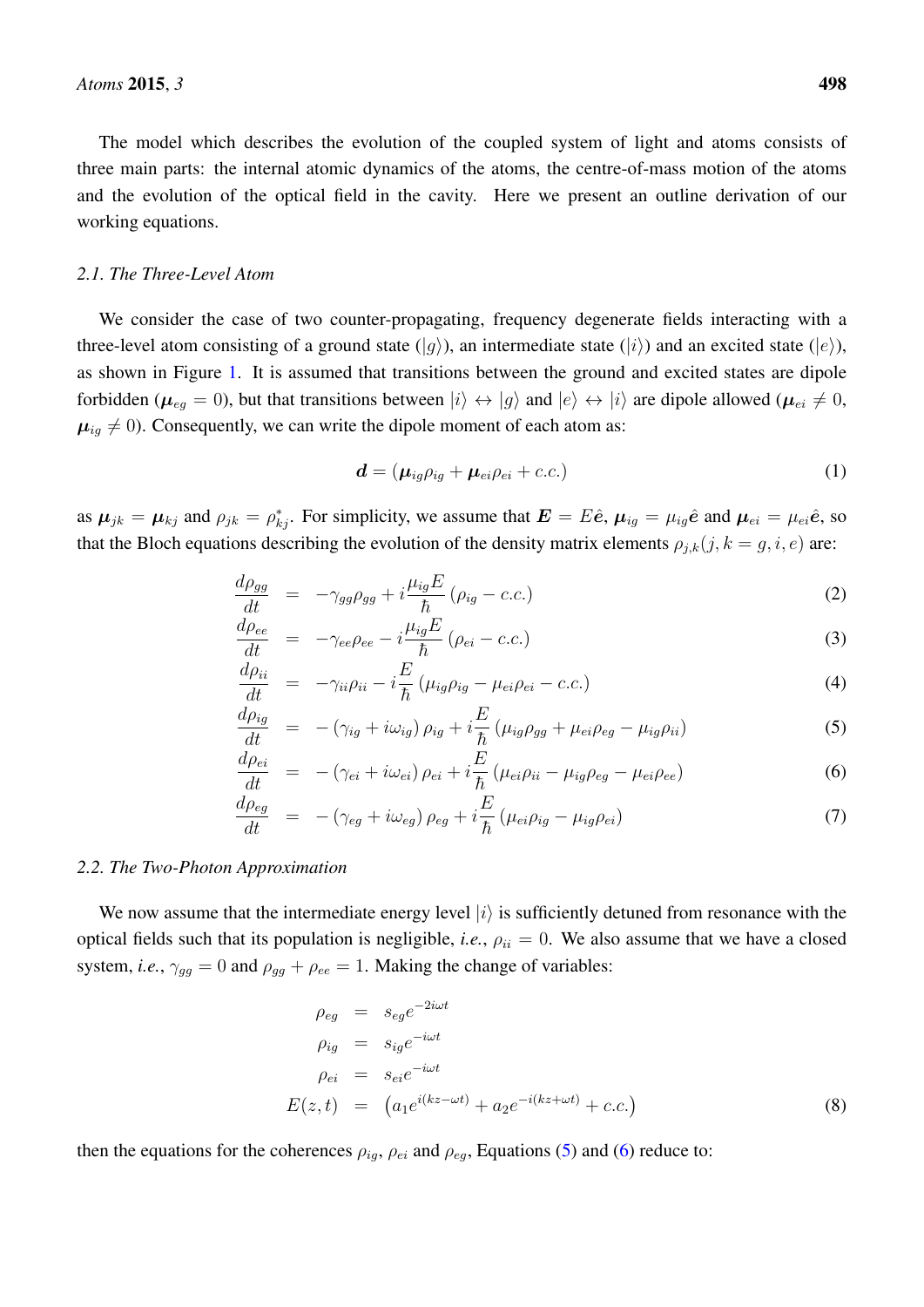<span id="page-4-0"></span>
$$
\frac{ds_{ig}}{dt} = (-\gamma_{ig} + i\Delta_{ig}) s_{ig} + \frac{i}{\hbar} \left( \mu_{ig} \rho_{gg} (a_1 e^{ikz} + a_2 e^{-ikz}) + \mu_{ei} s_{eg} (a_1^* e^{-ikz} + a_2^* e^{ikz}) \right)
$$
(9)

$$
\frac{ds_{ei}}{dt} = (-\gamma_{ei} + i\Delta_{ei}) s_{ei} - \frac{i}{\hbar} \left( \mu_{ig} s_{eg} (a_1^* e^{-ikz} + a_2^* e^{ikz}) + \mu_{ei} \rho_{ee} (a_1 e^{ikz} + a_2 e^{-ikz}) \right)
$$
(10)

$$
\frac{ds_{eg}}{dt} = (-\gamma_{eg} + i\Delta_{eg}) s_{eg} + \frac{i}{\hbar} (\mu_{ei} s_{ig} - \mu_{ig} s_{ei}) (a_1 e^{ikz} + a_2 e^{-ikz})
$$
\n(11)

where  $\Delta_{ig} = \omega - \omega_{ig}$ ,  $\Delta_{ei} = \omega - \omega_{ei}$ ,  $\Delta_{eg} = 2\omega - \omega_{eg}$ ,  $p_j$  is the atomic momentum and m is the atomic mass. It is possible to adiabatically eliminate  $s_{iq}$  and  $s_{ei}$ , so that Equations [\(9\)](#page-4-0) and [\(10\)](#page-4-0) give:

<span id="page-4-1"></span>
$$
s_{ig} \approx -\frac{1}{\hbar \Delta_{ig}} \left( \mu_{ig} \rho_{gg} (a_1 e^{ikz} + a_2 e^{-ikz}) + \mu_{ei} s_{eg} (a_1^* e^{-ikz} + a_2^* e^{ikz}) \right)
$$
(12)

$$
s_{ei} \approx +\frac{1}{\hbar \Delta_{ei}} \left( \mu_{ig} s_{eg} (a_1^* e^{-ikz} + a_2^* e^{ikz}) + \mu_{ei} \rho_{ee} (a_1 e^{ikz} + a_2 e^{-ikz}) \right)
$$
(13)

Note that  $\Delta_{ig} + \Delta_{ei} = \Delta_{eg}$ , so close to two-photon resonance, where  $|\Delta_{eg}| \ll |\Delta_{ei}|, |\Delta_{ig}|$ , then  $\Delta_{ei} \approx$  $-\Delta_{iq}$ , and Equation [\(13\)](#page-4-1) becomes:

<span id="page-4-2"></span>
$$
s_{ei} \approx -\frac{1}{\hbar \Delta_{ig}} \left( \mu_{ig} s_{eg} (a_1^* e^{-ikz} + a_2^* e^{ikz}) + \mu_{ei} \rho_{ee} (a_1 e^{ikz} + a_2 e^{-ikz}) \right)
$$
(14)

Substituting Equations  $(12)$  and  $(14)$  in Equations  $(2)$ ,  $(3)$  and  $(11)$  gives an effective two-level description in terms of quantities involving levels  $|e\rangle$  and  $|g\rangle$  only:

<span id="page-4-3"></span>
$$
\frac{ds}{dt} = \left(-\gamma_{eg} + i\Delta'_{eg}\right)s - 2i\frac{\mu_{ig}\mu_{ei}}{\hbar^2 \Delta_{ig}}\left(a_1^2 e^{2ikz} + 2a_1a_2 + a_2^2 e^{-2ikz}\right)D\tag{15}
$$

$$
\frac{dD}{dt} = -\gamma_{ee} \left( D - \frac{1}{2} \right) + i \frac{\mu_{ig} \mu_{ei}}{\hbar^2 \Delta_{ig}} \left[ \left( a_1^2 e^{2ikz} + 2a_1 a_2 + a_2^2 e^{-2ikz} \right) s^* - c.c. \right] \tag{16}
$$

where we have defined  $s \equiv s_{eg}$ ,  $D = \frac{\rho_{gg} - \rho_{ee}}{2}$  $\frac{-\rho_{ee}}{2}$  as two-photon coherence and population difference variables, respectively, and:

$$
\Delta'_{eg} = \Delta_{eg} + \frac{\mu_{ig}^2 - \mu_{ei}^2}{\hbar^2 \Delta_{ig}} \left( |a_1|^2 + |a_2|^2 + a_1 a_2^* e^{2ikz} + a_1^* a_2 e^{-2ikz} \right)
$$

which demonstrates the ACStark shift. In what follows, we assume  $\mu_{ig} = \mu_{ei} = \mu$ , so that  $\Delta'_{eg} = \Delta_{eg}$ , *i.e.*, the position- and intensity-dependent AC Stark shift is neglected.

## *2.3. Atomic Motion*

The force on each atom along the cavity axis  $(z)$  is given by:

$$
F_z = \boldsymbol{d}.\frac{\partial \boldsymbol{E}}{\partial z}
$$

so:

$$
F_z = \mu \left( s_{ig} e^{-i\omega t} + s_{ei} e^{-i\omega t} + c.c. \right) \left( ika_1 e^{i(kz - \omega t)} - ika_2 e^{-i(kz + \omega t)} + c.c. \right) \tag{17}
$$

Substituting for  $s_{ig}$  and  $s_{ei}$  using Equations [\(12\)](#page-4-1) and [\(14\)](#page-4-2), we eventually obtain:

<span id="page-4-4"></span>
$$
F_z = -i\frac{2k\mu^2}{\hbar\Delta_{ig}} \left[ a_1 a_2^* e^{2ikz} + \left( a_1^2 e^{2ikz} - a_2^2 e^{-2ikz} \right) s^* - c.c. \right] \tag{18}
$$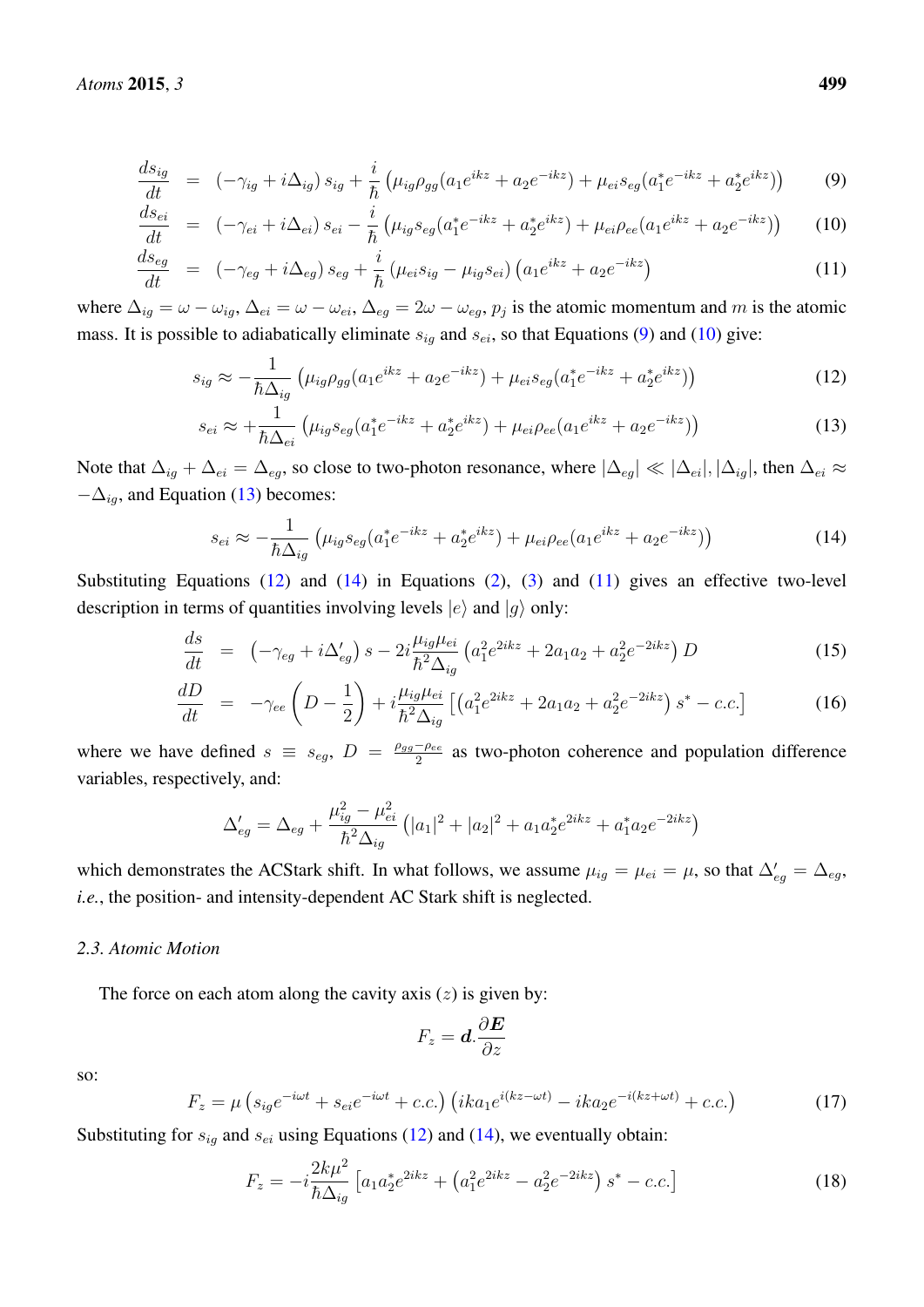#### *2.4. Cavity Field Evolution*

The evolution of the cavity field is determined by Maxwell's wave equation:

$$
\left(\nabla^2 - \frac{1}{c^2} \frac{\partial^2}{\partial t^2}\right) \boldsymbol{E} = \frac{1}{\epsilon_0 c^2} \frac{\partial^2 \boldsymbol{P}}{\partial t^2}
$$
\n(19)

where the polarisation,  $P$ , for a classical gas of point particles is:

$$
\boldsymbol{P} = \sum_j^N \boldsymbol{d}_j \delta(\boldsymbol{r}-\boldsymbol{r}_j(t))
$$

Using the definitions of E and  $d_j$  in Equation [\(8\)](#page-3-1), Equation [\(1\)](#page-3-2) assuming  $\frac{\partial^2 P}{\partial t^2} \approx -\omega^2 P$ , using the slowly-varying envelope approximation (SVEA) and averaging over an interaction volume,  $V$ , we obtain:

<span id="page-5-0"></span>
$$
\frac{da_1(t)}{dt} = \frac{i\omega c\mu n}{2\epsilon_0 c} \left( \langle s_{ig} e^{-ikz} \rangle + \langle s_{ei} e^{-ikz} \rangle \right) \tag{20}
$$

Substituting for  $s_{ig}$  and  $s_{ei}$  using Equations [\(12\)](#page-4-1) and [\(14\)](#page-4-2), Equation [\(20\)](#page-5-0) becomes:

<span id="page-5-1"></span>
$$
\frac{da_1(t)}{dt} = -i\frac{\omega n\mu^2}{2\epsilon_0\hbar\Delta_{ig}}\left(a_1 + a_2\left\langle e^{-2ikz}\right\rangle + 2a_1^*\left\langle se^{-2ikz}\right\rangle + a_2^*\left\langle s\right\rangle\right) + \left(i\delta_c - \kappa\right)a_1\tag{21}
$$

where  $\kappa = \frac{cT}{L}$  $\frac{cT}{L_{\text{cav}}}$  is the cavity linewidth and  $\delta_c = \omega - \omega_c$  is the detuning of the pump from the cavity resonance frequency  $\omega_c$ .

The coupled set of equations that describe our system, Equations  $(15)$ ,  $(16)$ ,  $(18)$  and  $(21)$ , can be written as:

<span id="page-5-2"></span>
$$
\frac{dz_j}{dt} = \frac{p_j}{m} \tag{22}
$$

$$
\frac{dp_j}{dt} = -i2\hbar k U_0 \left[ \alpha_1 \alpha_2^* e^{2ikz_j} + \left( \alpha_1^2 e^{2ikz_j} - \alpha_2^2 e^{-2ikz_j} \right) s_j^* - c.c. \right]
$$
\n(23)

$$
\frac{ds_j}{dt} = \left(-\gamma_{eg} + i\Delta'_{eg}\right)s_j - 2iU_0\left(\alpha_1^2 e^{2ikz_j} + 2\alpha_1\alpha_2 + \alpha_2^2 e^{-2ikz_j}\right)D_j\tag{24}
$$

$$
\frac{dD_j}{dt} = -\gamma_{ee} \left( D_j - \frac{1}{2} \right) + iU_0 \left[ \left( \alpha_1^2 e^{2ikz_j} + 2\alpha_1 \alpha_2 + \alpha_2^2 e^{-2ikz_j} \right) s_j^* - c.c. \right]
$$
\n(25)

$$
\frac{d\alpha_1(t)}{dt} = -iNU_0 \left( \alpha_1 + \alpha_2 \left\langle e^{-2ikz} \right\rangle + 2\alpha_1^* \left\langle se^{-2ikz} \right\rangle + \alpha_2^* \left\langle s \right\rangle \right) + \left( i\delta_c - \kappa \right) \alpha_1 \tag{26}
$$

where  $p = mv_z$  is the atomic momentum,  $U_0 = \frac{g^2}{\Delta z}$  $rac{g^2}{\Delta_{ig}}$  is the dispersive frequency shift due to a single atom,  $g = \mu \sqrt{\frac{\omega}{2\epsilon_0 \hbar V}}$  is the single photon Rabi frequency and  $\alpha_{1,2} = a_{1,2}\sqrt{\frac{2\epsilon_0 V}{\hbar \omega}}$ , so that  $|\alpha_{1,2}|^2$  represents the number of photons in the probe (1) or the pump (2) beam.

In the following section, we will investigate features of the system behaviour, in particular the existence of CARL-like instabilities in which probe/cavity field amplification occurs simultaneously with spatial modulations in the atomic density. Of particular interest is how the character of the instability changes as the degree of atomic excitation is varied. For the purposes of illustration, we will consider the ideal case where there is no incoherent decay of the excited state population or two-photon coherence,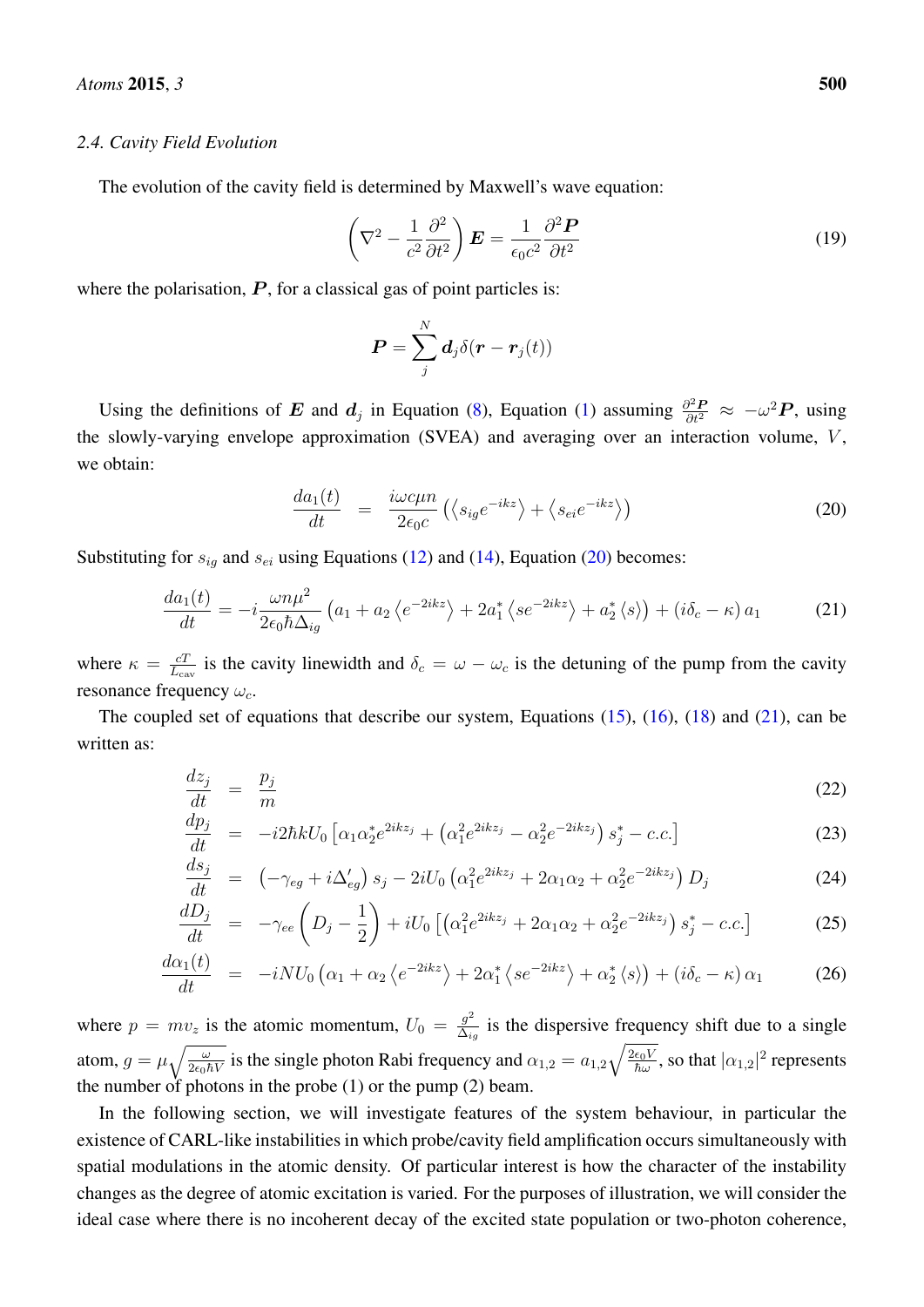*i.e.*,  $\gamma_{eg} = \gamma_{ee} = 0$ . We also assume that cavity losses are negligible on the time scales considered here  $(\kappa \to 0)$ , that the distribution of atomic positions is initially uniform in space and that the temperature of the atoms is initially sufficiently cold that any thermal dephasing occurs on time scales much longer than the development of the instability  $(p_j = 0 \ \forall j)$ .

#### 3. Two-Photon CARL with Weak and Strong Excitation

We now investigate how the CARL instability changes as the degree of the excited state population is varied. We first define a reference or "saturation" pump intensity by solving Equations [\(24\)](#page-5-2) and [\(25\)](#page-5-2), which describe the evolution of the two-photon coherence and population difference variables  $s, D$ . Solving for D in the limit where  $\alpha_1 = 0$ , we obtain:

$$
D = \frac{1}{2} \frac{\Delta_{eg}^2}{\Delta_{eg}^2 + 4U_0^2 |\alpha_2|^4} + \frac{2U_0^2 |\alpha_2|^4}{\Delta_{eg}^2 + 4U_0^2 |\alpha_2|^4} \cos(\sqrt{\Delta_{eg}^2 + 4U_0^2 |\alpha_2|^4}t)
$$

Averaging over an oscillation period, this becomes:

<span id="page-6-0"></span>
$$
D = \frac{1}{2} \frac{\Delta_{eg}^2}{\Delta_{eg}^2 + 4U_0^2 |\alpha_2|^4}
$$
 (27)

so we can define a "saturation" pump intensity as being that for which the average excited-state population,  $\rho_{ee}$ , is 1/4, *i.e.*,  $D = 1/4$ . From Equation [\(27\)](#page-6-0), it can be seen that this occurs when the pump photon number is:

$$
|\alpha_2|^2 \equiv |\alpha_2|_{\text{sat}}^2 = \left| \frac{\Delta_{eg}}{2U_0} \right| \tag{28}
$$

We first consider the limit  $|\alpha_2|^2 \ll |\alpha_2|^2_{\text{sat}}$ , such that each atom is only weakly excited internally and almost all of the atomic population remains in the ground state,  $|g\rangle$ , *i.e.*,  $D \to \frac{1}{2}$  and  $s \to 0$ . In this limit, Equations  $(22)$ – $(26)$  reduce to:

$$
\frac{dz_j}{dt} = \frac{p_j}{m} \tag{29}
$$

$$
\frac{dp_j}{dt} = -i2\hbar k U_0 \left(\alpha_1 \alpha_2^* e^{2ikz_j} - c.c.\right) \tag{30}
$$

$$
\frac{d\alpha_1(t)}{dt} = -iNU_0\left(\alpha_1 + \alpha_2\left\langle e^{-2ikz}\right\rangle\right) + \left(i\delta_c - \kappa\right)\alpha_1\tag{31}
$$

which, when written in terms of the dimensionless variables:

$$
\theta=2kz \quad , \quad \bar p=\frac{2}{\rho}p \quad , \quad \bar a=\sqrt{\frac{2}{\rho N}}\alpha_1
$$

become the CARL equations originally derived for two-level atoms [\[1](#page-11-0)[,2\]](#page-11-1) in the so-called free-electron laser (FEL) limit [\[37\]](#page-13-7):

$$
\frac{d\theta_j}{d\tau} = \bar{p}_j \tag{32}
$$

$$
\frac{d\bar{p}_j}{d\tau} = -(\bar{a}e^{i\theta_j} + c.c.)\tag{33}
$$

$$
\frac{d\bar{a}}{d\tau} = \langle e^{-i\theta} \rangle - \bar{\kappa}\bar{a} \tag{34}
$$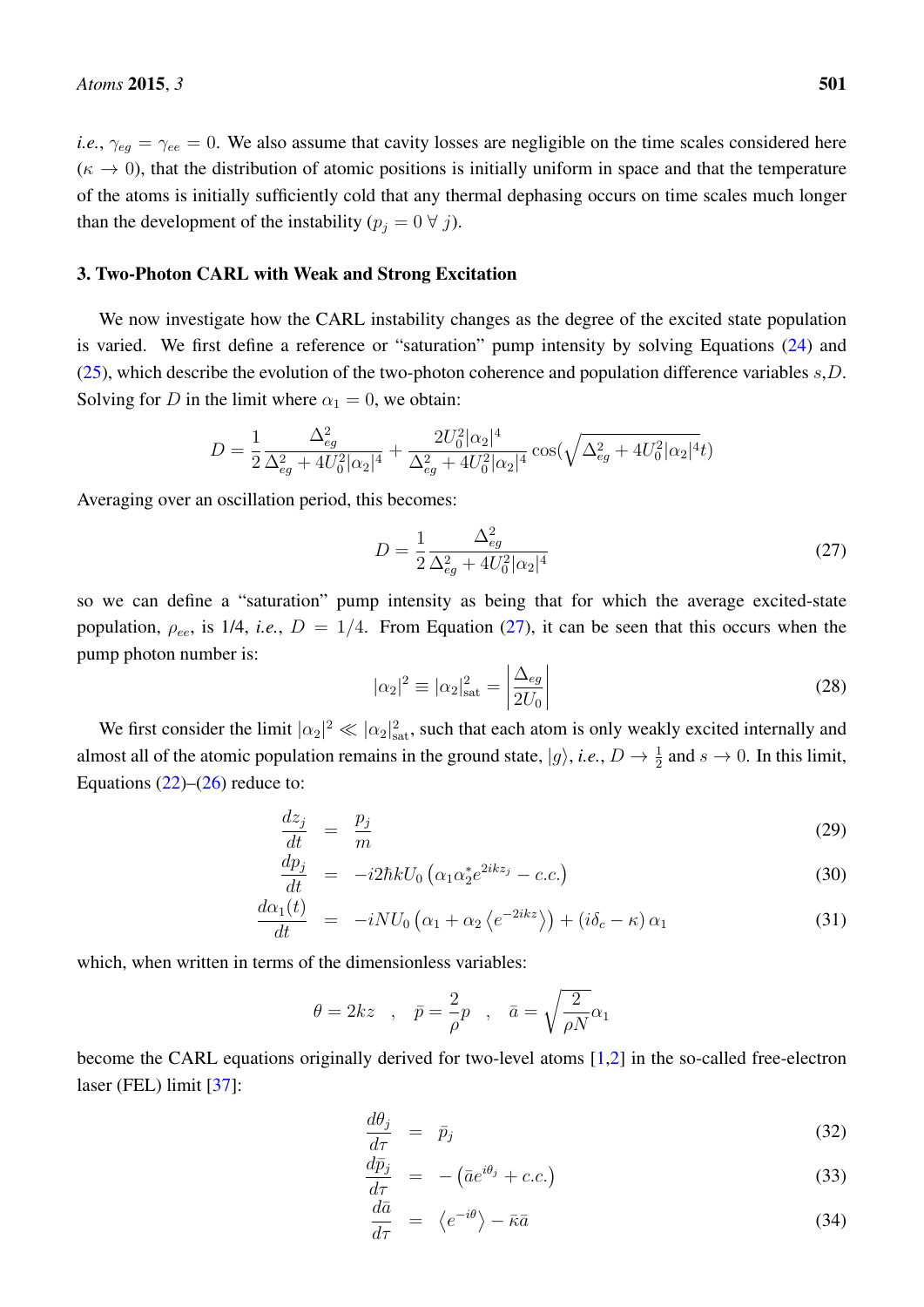where  $\alpha_2 = -i|\alpha_2|$  and  $\delta_c = NU_0$  have been assumed, the dimensionless time coordinate  $\tau = \omega_r \rho t$ , the cavity decay rate  $\bar{\kappa} = \frac{\kappa}{\omega_c}$  $\frac{\kappa}{\omega_r \rho}, \, \omega_r = \frac{2 \hbar k^2}{m}$  $\frac{\hbar k^2}{m}$  is the recoil frequency and the scaling parameter  $\rho$  is defined as:

$$
\rho = \left(\frac{2NU_0^2|\alpha_2|^4}{\omega_r^2}\right)^{1/3}
$$

It has been shown in, e.g., [\[1,](#page-11-0)[2,](#page-11-1)[37\]](#page-13-7) that these equations display a collective instability in which the initially homogeneous distribution of atomic positions is unstable and the resulting instability involves exponential growth of both the probe field intensity ( $|\bar{a}|^2$ ) and density modulation amplitude/spatial order parameter (|b| =  $|\langle e^{-i\theta} \rangle|$ ).

An example of the system evolution in the weak-excitation regime is shown in Figures [3,](#page-7-0) [4](#page-8-0) and [5.](#page-8-1) Figure [3](#page-7-0) shows the evolution of the cavity field intensity, bunching parameter and average population difference, respectively. It can be seen that an exponential growth of the cavity field intensity occurs simultaneously with the growth of the bunching parameter, indicating the development of a strong modulation in the atomic density with spatial period  $\lambda/2$ , in common with the behaviour of the CARL instability in two-level systems  $[1,2,37]$  $[1,2,37]$  $[1,2,37]$ . The development of this density modulation is clearly seen in the snapshots of the phase space  $(\theta, p)$  shown in Figure [4.](#page-8-0) In contrast to the behaviour of the atomic motion, Figure [3](#page-7-0) and the snapshots of the atomic population distribution  $(\theta, D)$  shown in Figure [5](#page-8-1) show that the atomic population difference does not deviate significantly from its original value, with the atomic population remaining almost entirely spatially uniform and in the ground state.

<span id="page-7-0"></span>

**Figure 3.** Evolution of probe photon number,  $|\alpha_1|^2$ , bunching parameter,  $|b|$ , and mean population difference,  $\langle D \rangle$ , for a case of weak excitation. The parameters used are  $U_0/\omega_r = 5 \times 10^{-5}$ ,  $\Delta_{eg} = 10$ ,  $\alpha_2 = 100$ ,  $N = 1000$ .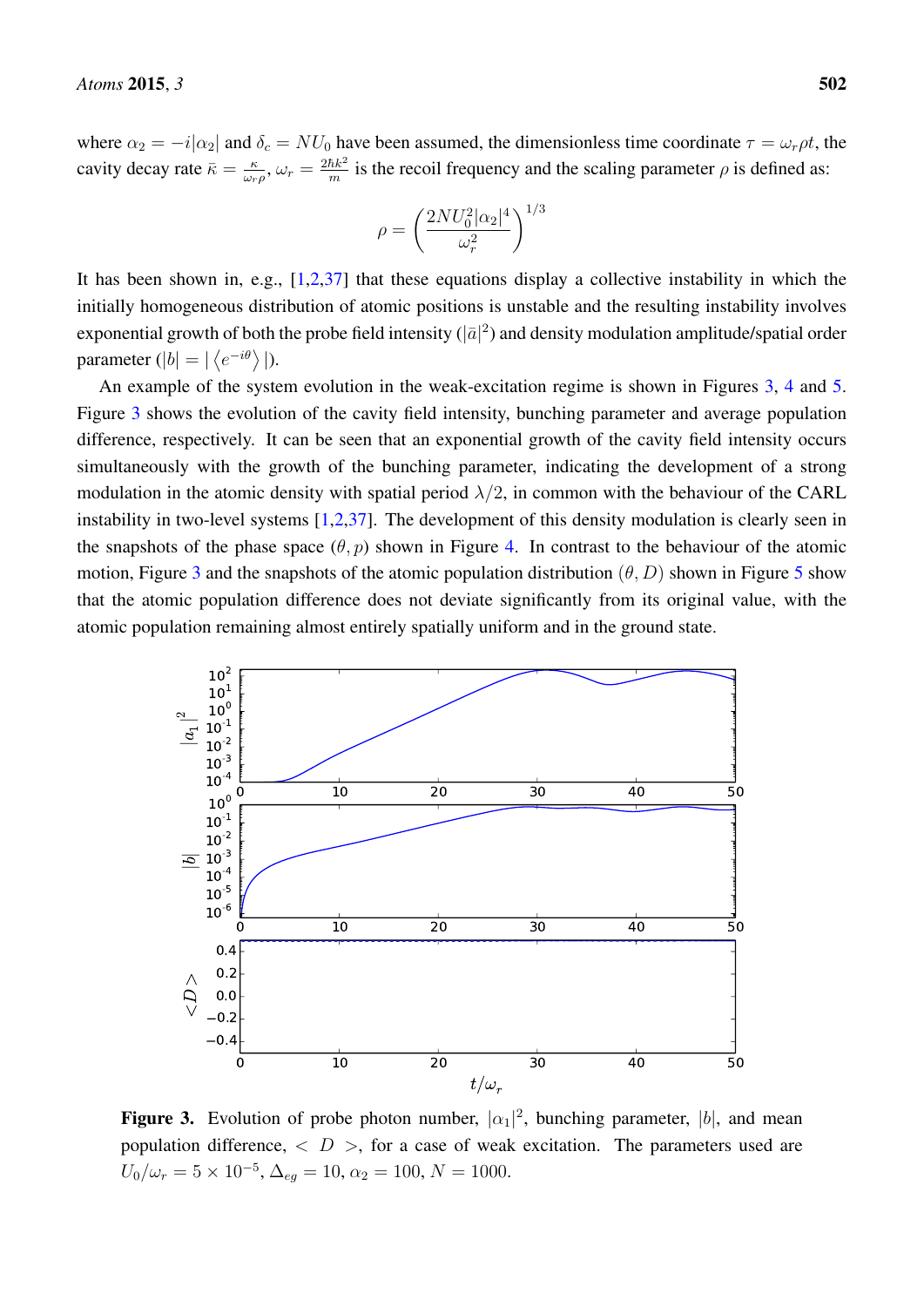<span id="page-8-0"></span>

**Figure 4.** Snapshots of momentum distribution  $(\theta_j, p_j)$  for each atom  $j = 1..1000$  when (a)  $t = 0\omega_r^{-1}$ , (b)  $t = 20\omega_r^{-1}$  and (c)  $t = 26\omega_r^{-1}$  in the case of weak excitation. The parameters used are as in Figure [3.](#page-7-0)

<span id="page-8-1"></span>

**Figure 5.** Snapshots of population difference distribution  $(\theta_j, D_j)$  for each atom  $j = 1..1000$ when (a)  $t = 0\omega_r^{-1}$ , (b)  $t = 20\omega_r^{-1}$  and (c)  $t = 26\omega_r^{-1}$  in the case of weak excitation. The parameters used are as in Figure [3.](#page-7-0)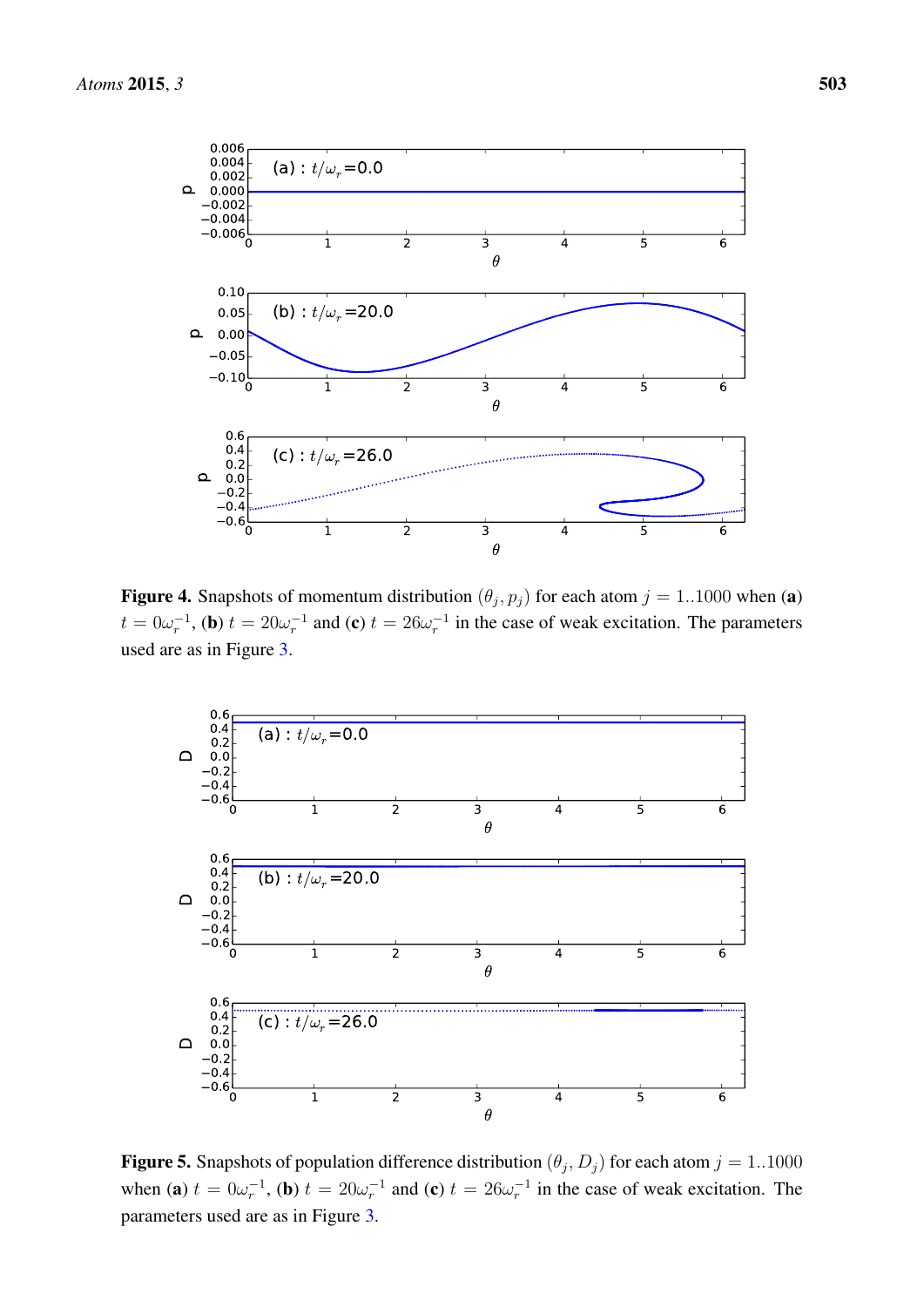#### 4. Strong Excitation

An example of the system evolution in the strong pump limit is shown in Figures [6–](#page-9-0)[8.](#page-10-0) From Figure [6,](#page-9-0) it can be seen that, again, an exponential growth of the cavity field intensity occurs simultaneously with the growth of the bunching parameter. In contrast to the weak excitation limit, Figure [6](#page-9-0) and the snapshots of the atomic population distribution  $(\theta, D)$  shown in Figure [8](#page-10-0) show that the atomic population difference now also undergoes significant evolution during the instability, deviating significantly from its original value of 0.5. Figure [6](#page-9-0) shows that after rapid (two-photon) Rabi oscillations, the population difference results in a strongly periodic distribution of atomic population in addition to the strongly periodic spatial distribution of atomic positions/density. The amplitude of the population difference modulation is sufficiently large such that a significant number of atoms have  $D < 0$ , *i.e.*, their internal population is inverted. In a two-level atom, this would result in significant spontaneous emission and, consequently, heating, due to the stochastic nature of the recoil associated with spontaneous emission events, but the three-level/two-photon configuration considered here avoids this and allows significant population of the upper state while retaining the coherence of the system. It should also be noted that in two-level atoms, strong pumping and, consequently, the strong population of the upper state would result in  $D \to 0$  on average [\[37\]](#page-13-7), and the dipole force, which bunches the atoms, would also disappear. As can be seen from Figure [6,](#page-9-0) this does not happen in the case considered here, because the dipole force contains contributions from the one-photon coherences  $\rho_{ei}, \rho_{io}$ , which are not saturated, in addition to the two-photon coherence, s. The damping of the Rabi oscillations seen in Figure [6c](#page-9-0) occurs when the probe intensity is amplified to values comparable to that of the pump. At this point, the position  $(\theta)$  dependence of the total field driving the populations of the atoms becomes significant (see Equations  $(24)$  and  $(25)$ ). Consequently, the momentum spread induced by the atomic bunching/CARL instability causes the atoms to experience different fields, which dephases their Rabi oscillations.

<span id="page-9-0"></span>

**Figure 6.** Evolution of probe photon number,  $|\alpha_1|^2$ , bunching parameter,  $|b|$ , and mean population difference,  $\langle D \rangle$ , for a case of strong excitation. The parameters used are  $U_0/\omega_r = 5 \times 10^{-5}, \Delta_{eg} = 1, \alpha_2 = 100, N = 1000.$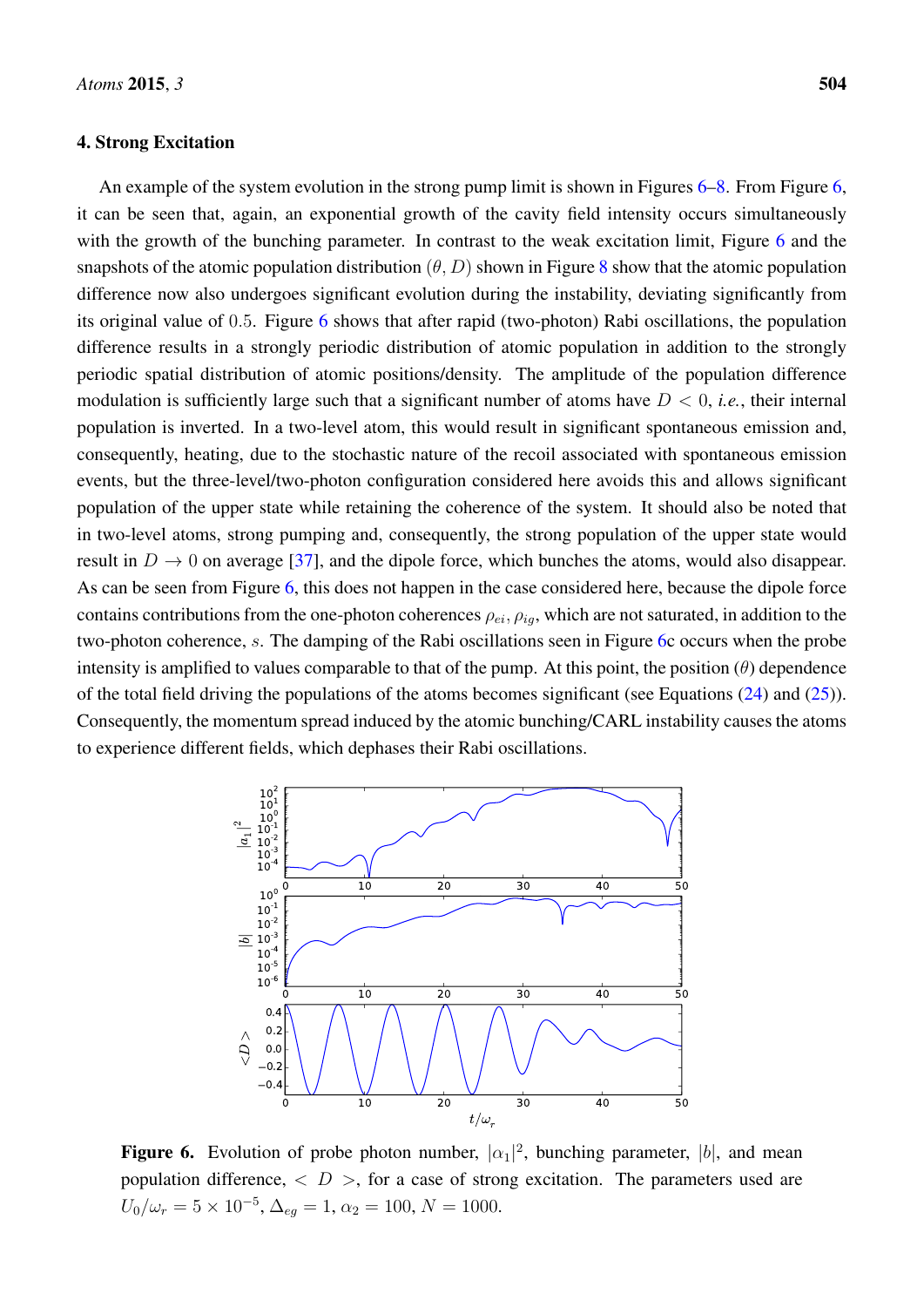

<span id="page-10-0"></span>**Figure 7.** Snapshots of momentum distribution  $(\theta_j, p_j)$  for each atom  $j = 1..1000$  when (a)  $t = 0\omega_r^{-1}$ , (b)  $t = 20\omega_r^{-1}$  and (c)  $t = 30\omega_r^{-1}$  in the case of strong excitation. The parameters used are as in Figure [6.](#page-9-0)



**Figure 8.** Snapshots of population difference distribution  $(\theta_j, D_j)$  for each atom  $j = 1..1000$ when (a)  $t = 0\omega_r^{-1}$ , (b)  $t = 20\omega_r^{-1}$  and (c)  $t = 30\omega_r^{-1}$  in the case of strong excitation. The parameters used are as in Figure [6.](#page-9-0)

#### 5. Conclusions

We have performed a theoretical study of a CARL instability involving a cold gas of three-level atoms. In contrast to previous theoretical treatments of CARL, the atoms were considered to have three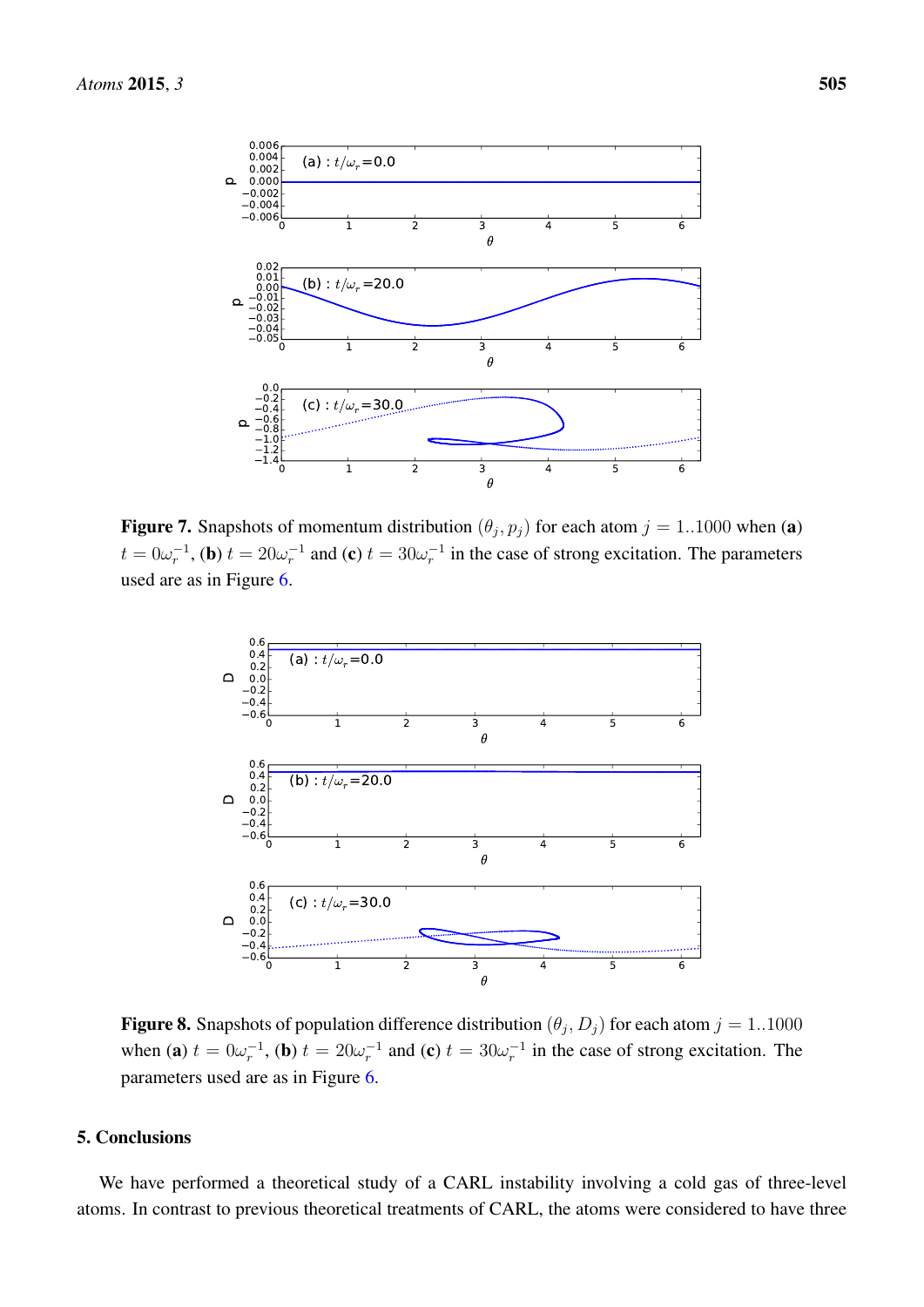internal energy states in a ladder configuration where transitions between the lowest and highest states are dipole forbidden. It was shown that when the population of the excited (highest) state is small, the behaviour of the system reduces to that of previous studies of CARL in two-level atomic systems. However, when the level of the atomic system is increased, the behaviour of the system diverges from that of the two-level model, as the existence of a collective instability involving strong bunching/density modulation persists in the three-level system. Even though the bunched atoms are highly excited, the rate of spontaneous emission will be small, as transitions to the ground state are dipole forbidden. While the atom-light coupling is inherently weaker in this three-level ladder scheme than for two-level atoms, as it involves a two-photon resonance rather than a one-photon resonance, this system offers advantages in that there are contributions to the dipole forces on the atoms that are not saturated and that it allows a significant population of atomic states between which transitions are dipole forbidden and spontaneous emission rates are small. Candidates for the realisation of the effects predicted here are gases of alkaline-earth-like atoms, e.g., Sr or Yb, which can be cooled and possess long-lived/metastable states due to forbidden transitions.

The coherent nature of the interaction, even in the absence of high levels of atomic excitation, suggests that such instabilities should exist not only in classical gases, but also in BECs . This offers the intriguing prospect of simultaneous, coherent control of discrete electronic and momentum states of a BEC.

#### Acknowledgements

We acknowledge financial support from the EPSRC in the form of a DTG studentship.

## Author Contributions

Both authors contributed equally to this work.

## Conflicts of Interest

The authors declare no conflict of interest.

## **References**

- <span id="page-11-0"></span>1. Bonifacio, R.; de Salvo, L. Collective atomic recoil laser (CARL) optical gain without inversion by collective atomic recoil and self-bunching of two-level atoms. *Nucl. Instrum. Meth. Phys. Res. A* 1994, *341*, 360–362.
- <span id="page-11-1"></span>2. Bonifacio, R; de Salvo Souza, L.; Narducci, L.; D'Angelo, E.J. Exponential gain and self-bunching in a collective atomic recoil laser. *Phys. Rev. A* 1994, *50*, 1716–1724.
- <span id="page-11-2"></span>3. Inouye, S.; Chikkatur, A.P.; Stamper-Kurn D.M.; Stenger, J.; Pritchard, D.E.; Ketterle, W. Superradiant Rayleigh scattering from a Bose-Einstein condensate. *Science* 1999, *285*, 571–574.
- 4. Moore, M.G.; Meystre, P. Theory of superradiant scattering of laser light from Bose-Einstein condensates. *Phys. Rev. Lett.* 1999, *83*, 5202–5205.
- 5. Gangl, M.; Ritsch, H. Cold atoms in a high-Q ring cavity. *Phys. Rev. A* 2000, *61*, 043405.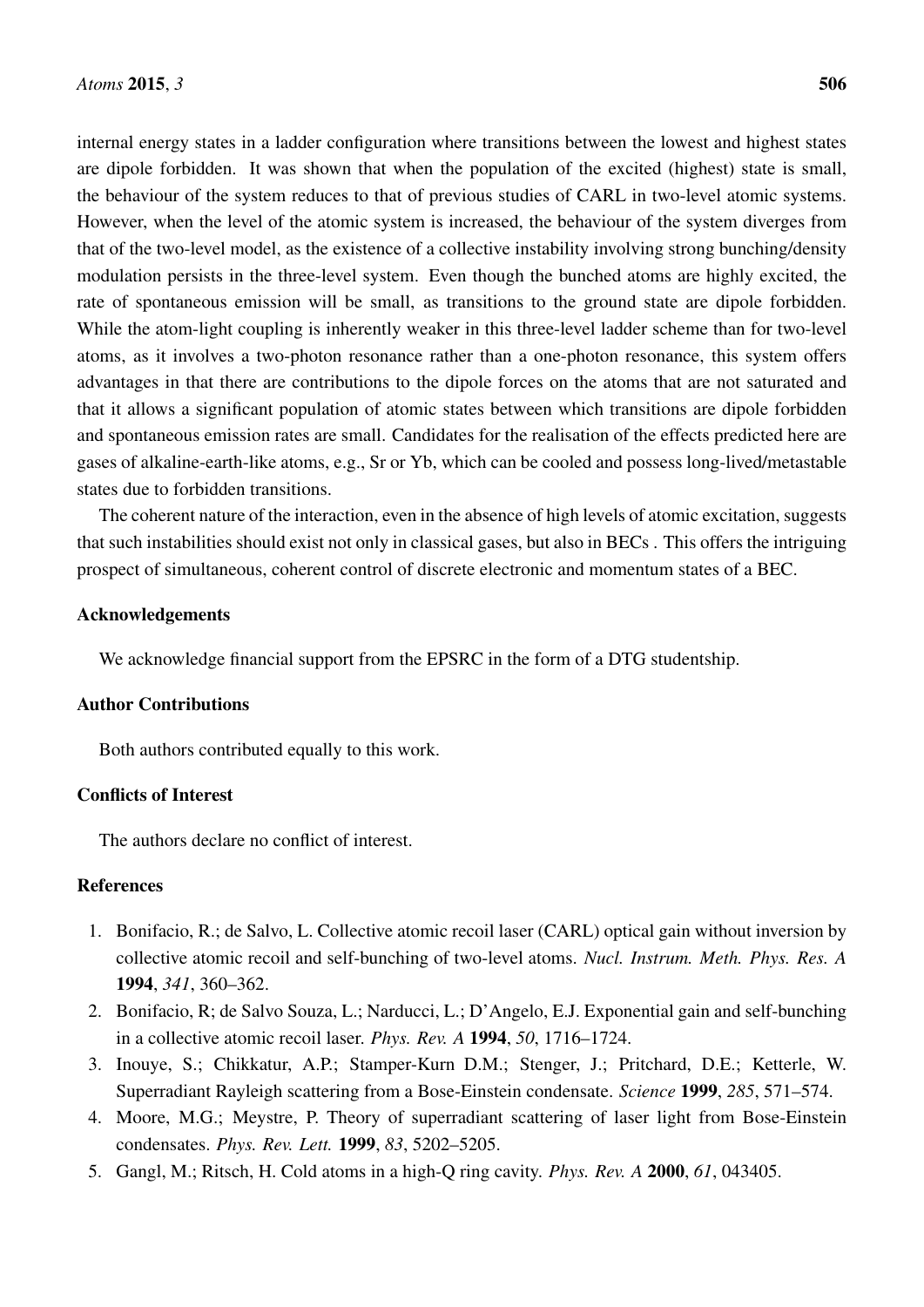- 6. Piovella, N.; Gatelli, M.; Bonifacio, R. Quantum effects in the collective light scattering by coherent atomic recoil in a Bose−Einstein condensate. *Opt. Commun.* 2001, *194*, 167–173.
- <span id="page-12-4"></span>7. Schneble, D.; Torii, Y.; Boyd, M.; Streed, E.W.; Pritchard D.E.; Ketterle, W. The onset of matter−wave amplification in a superradiant Bose−Einstein condensate. *Science* 2003, *300*, 475–478.
- <span id="page-12-2"></span>8. Kruse, D.; von Cube, C.; Zimmermann, C.; Courteille, Ph.W. Observation of lasing mediated by collective atomic recoil. *Phys. Rev. Lett.* 2003, *91*, 183601.
- <span id="page-12-8"></span>9. Nagorny, B.; Elsässer, Th.; Hemmerich, A. Collective atomic motion in an optical lattice formed inside a high finesse cavity. *Phys. Rev. Lett.* 2003, *91*, 153003.
- <span id="page-12-9"></span>10. Yoshikawa, Y.; Torii, Y.; Kuga, T. Superradiant light scattering from thermal atomic vapors. *Phys. Rev. Lett.* 2005, *94*, 083602.
- <span id="page-12-3"></span>11. Von Cube, C.; Slama, S.; Kruse, D.; Zimmermann, C.; Courteille, Ph.W.; Robb, G.R.M.; Piovella, N.; Bonifacio, R. Self-Synchronization and Dissipation-Induced Threshold in Collective Atomic Recoil Lasing. *Phys. Rev. Lett.* 2004 , *93*, 083601.
- <span id="page-12-5"></span>12. Fallani, L.; Fort, C.; Piovella, N.; Cola, M.M.; Cataliotti, F.S.; Inguscio, M.; Bonifacio, R. Collective atomic recoil in a moving Bose−Einstein condensate: From superradiance to Bragg scattering. *Phys. Rev. A* 2005, *71*, 033612.
- 13. Asboth. J.K.; Domokos, P.; Ritsch, H.; Vukics, A. Self−organization of atoms in a cavity field: Threshold, bistability, and scaling laws. *Phys. Rev. A* 2005, *72*, 053417.
- 14. Nagy, D.; Asboth, J.K.; Domokos, P.; Ritsch, H. Self−organization of a laser−driven cold gas in a ring cavity. *Europhys. Lett.* 2006, *74*, 254.
- 15. Slama, S.; Bux, S.; Krenz, G.; Zimmermann, C.; Courteille, Ph.W. Superradiant Rayleigh scattering and collective atomic recoil lasing in a ring cavity. *Phys. Rev. Lett.* 2007, *98*, 053603.
- 16. Keeling, J.; Bhaseen, M.J.; Simons, B.D. Collective dynamics of Bose−Einstein condensates in optical cavities. *Phys. Rev. Lett.* 2010, *105*, 043001.
- <span id="page-12-6"></span>17. Bux, S.; Gnahm, C.; Maier, R.A.W.; Zimmermann C.; Courteille, Ph.W. Cavity−Controlled Collective Scattering at the Recoil Limit. *Phys. Rev. Lett.* 2011, *106*, 203601.
- <span id="page-12-10"></span>18. Greenberg, J.A.; Schmittberger, B.L.; Gauthier, D.J. Bunching−induced optical nonlinearity and instability in cold atoms. *Opt. Express* 2011, *19*, 22535.
- <span id="page-12-11"></span>19. Schmittberger, B.L.; Gauthier, D.J. Enhancing light−atom interactions via atomic bunching. *Phys. Rev. A* 2014, *90*, 013813.
- <span id="page-12-7"></span>20. Kessler, H.; Klinder, J.; Wolke, M.; Hemmerich, A. Steering matter wave superradiance with an ultranarrow−band optical cavity. *Phys. Rev. Lett.* 2014, *113*, 070404.
- 21. Keeling, J.; Bhaseen, M.J.; Simons, B.D. Fermionic Superradiance in a Transversely Pumped Optical Cavity. *Phys. Rev. Lett.* 2014, *112*, 143002 .
- 22. Fernández-Vidal, S.; de Chiara, G.; Larson, J.; Morigi, G. Quantum ground state of self−organized atomic crystals in optical resonators. *Phys. Rev. A* 2010, *81*, 043407.
- <span id="page-12-0"></span>23. Schmidt, D.; Tomczyk, H.; Slama, S.; Zimmermann, C. Dynamical Instability of a Bose−Einstein Condensate in an Optical Ring Resonator. *Phys. Rev. Lett.* 2014, *112*, 115302.
- <span id="page-12-1"></span>24. Domokos, P.; Ritsch, H. Collective cooling and self−organization of atoms in a cavity. *Phys. Rev. Lett.* 2002, *89*, 253003.